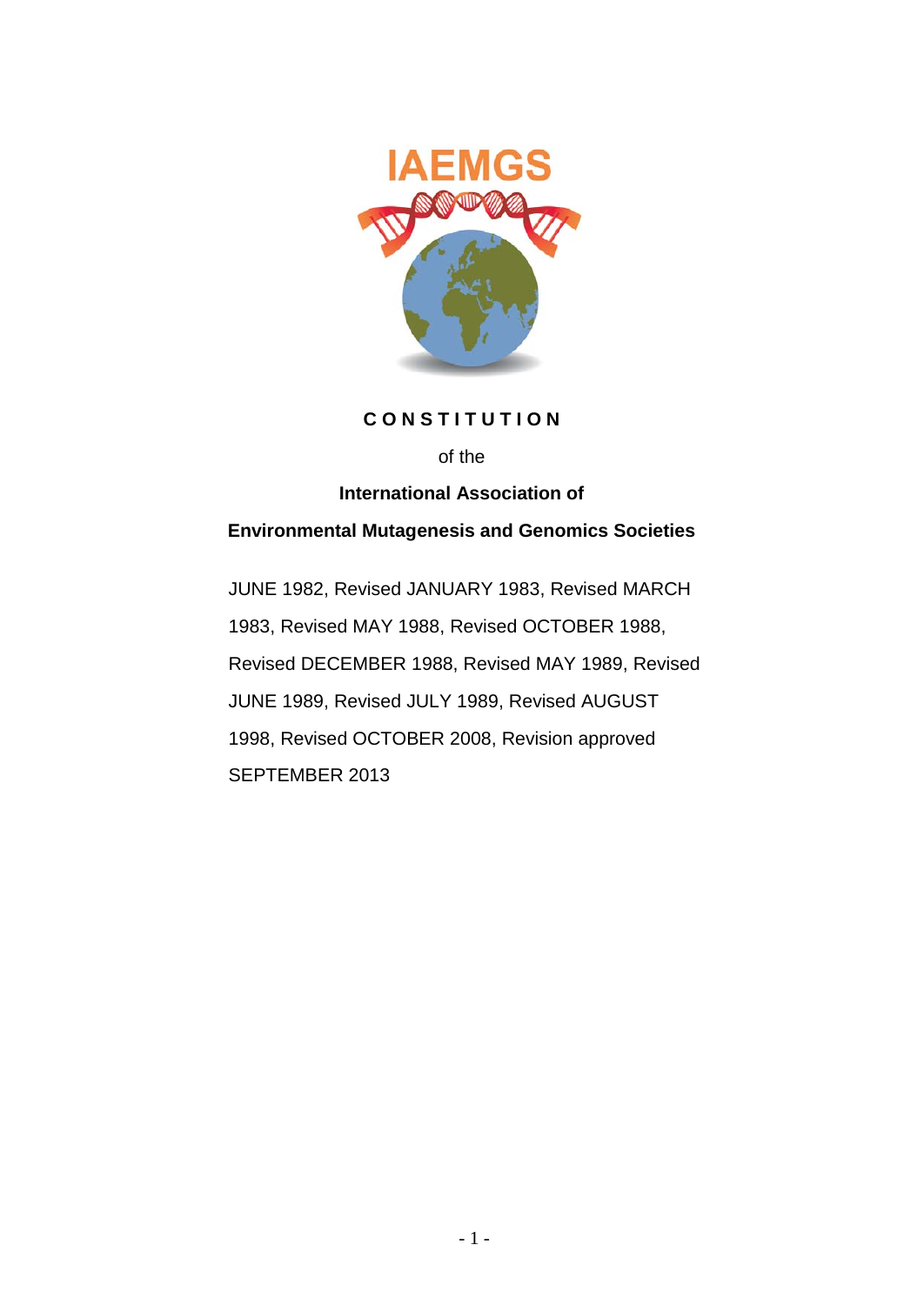# **CONTENTS** Page

| <b>PREAMBLE</b>                            | 3 |
|--------------------------------------------|---|
| <b>CONSTITUTION</b>                        |   |
| <b>ARTICLE I: NAME</b>                     | 3 |
| <b>ARTICLE II: MISSION</b>                 | 3 |
| <b>ARTICLE III: MEMBER SOCIETIES</b>       | 5 |
| ARTICLE IV: AMENDMENTS TO THE CONSTITUTION | 6 |

# **BYLAWS**

| <b>ARTICLE I: ADMINISTRATION</b>     |    |
|--------------------------------------|----|
| <b>ARTICLE II: OFFICERS</b>          | 8  |
| <b>ARTICLE III: COUNCIL</b>          | 11 |
| <b>ARTICLE IV: FINANCES</b>          | 12 |
| <b>ARTICLE V: ICEM</b>               | 13 |
| ARTICLE VI: AMENDMENTS TO THE BYLAWS | 15 |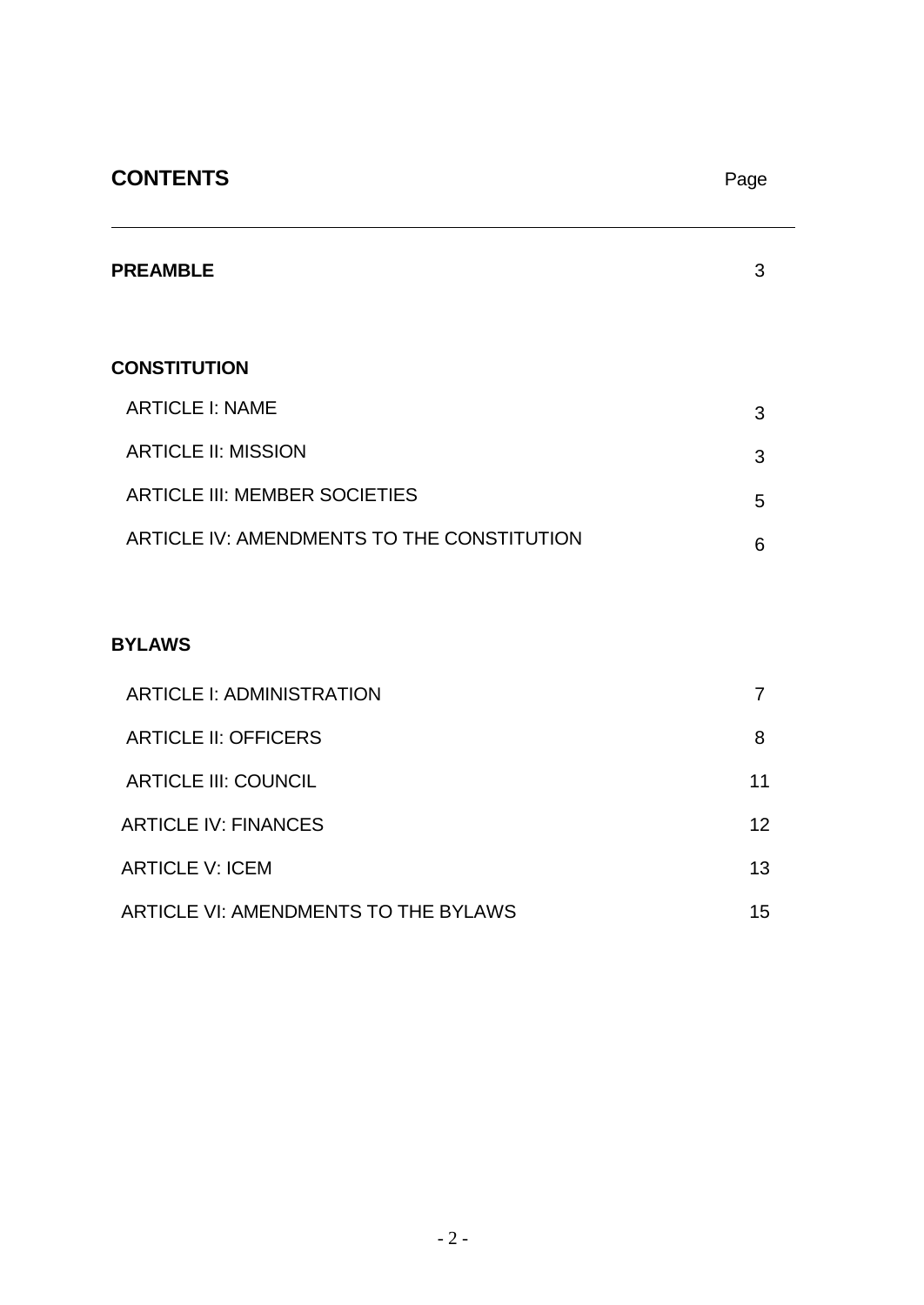# **CONSTITUTION**

# OF THE

# **INTERNATIONAL ASSOCIATION OF ENVIRONMENTAL MUTAGENESIS AND GENOMICS SOCIETIES**

-- IAEMGS –

# PRFAMBL<sub>F</sub>

The International Association of Environmental Mutagenesis and Genomics Societies (IAEMGS) is an international organization of national or regional Member Societies. Its primary purpose is to provide a means whereby those engaged in environmental mutagenesis research and related fields in all countries may communicate more readily with each other, thereby advancing both basic and applied research in this area.

IAEMGS activities are financed from dues paid by the Member Societies, from grants and gifts, and from the proceeds of IAEMGS-sponsored conferences.

# ARTICLE I: NAME

SECTION 1.

The name of this international body shall be the INTERNATIONAL ASSOCIATION OF ENVIRONMENTAL MUTAGENESIS AND GENOMICS SOCIETIES, which may be referred to in abbreviated form as the IAEMGS, and is hereinafter designated as such.

# ARTICLE II: Mission

## SECTION 1.

The overall mission of the IAEMGS is to generate and communicate globally scientific information based upon current research and best scientific practice. This information will enable the Association to

a. develop an understanding of the mutational basis of human disease, environmental effects, and human risk for genetic-related disease resulting from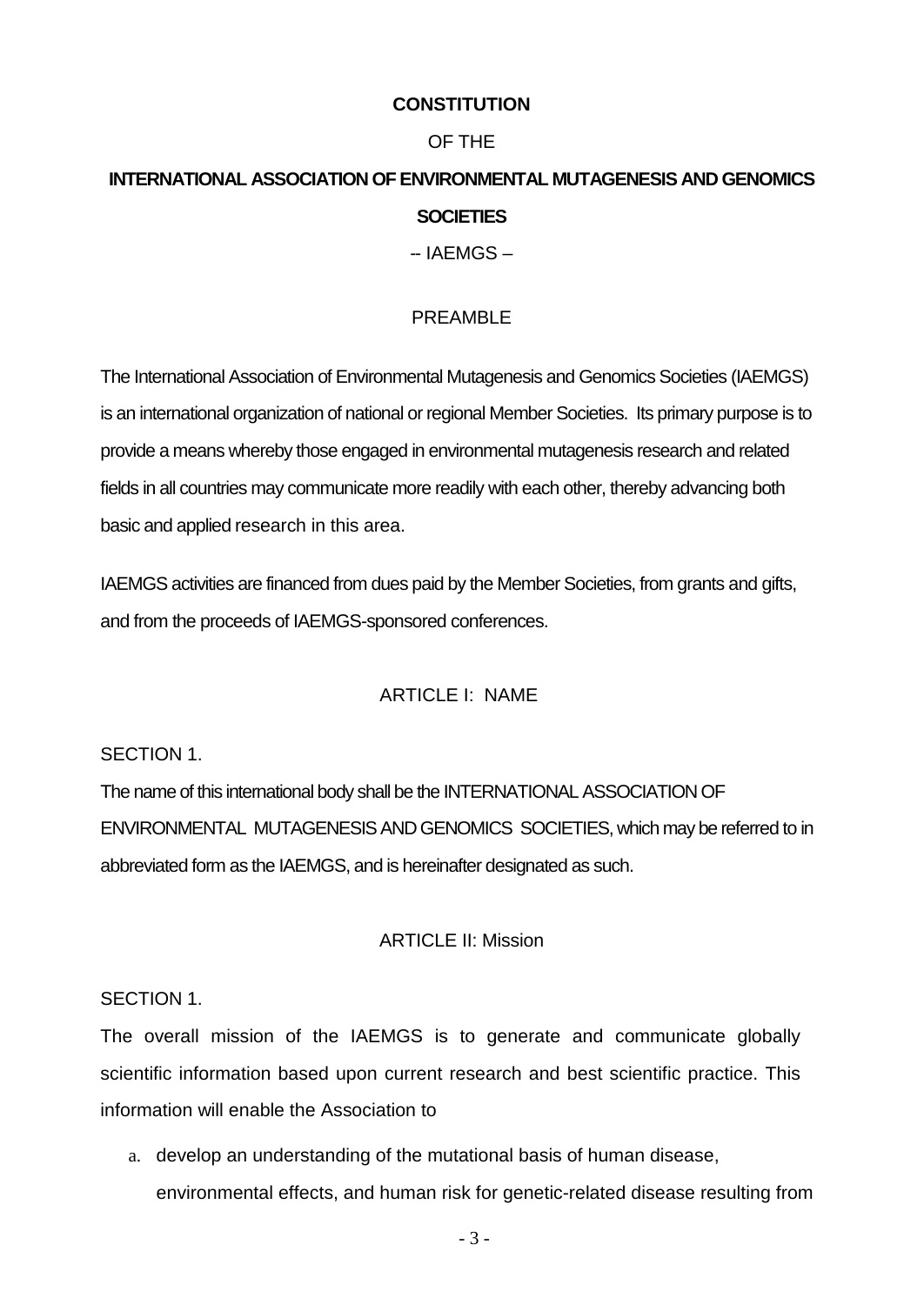induced mutational events;

- b. promote science-based risk assessment activities and regulatory policies on issues of environmental and human health;
- c. facilitate international agreement on acceptable methodologies and technologies in these fields;
- d. provide education and training to scientists towards these ends, and promote informed public awareness on issues of the mutational basis of human disease and risk;
- e. promote collaborative research at the international level on the mutational basis of human disease, new methodologies and technologies in the field, and the application of new information to the risk assessment process.

The Association will accomplish its goals through the promotion and sustained activities of international working groups to organize international conferences to bring together communities of scientists for the dissemination of research findings, provide active training programs to expand the scientific community engaged in research on the mutational basis of human disease, and by supporting international collaborative research.

## SECTION 2.

Activities of the IAEMGS that are appropriate to the accomplishment of its primary mission are to

- a. encourage the establishment of environmental mutagenesis and genomics societies throughout the world as a means of achieving international cooperation among those engaged in mutagenesis research;
- b. promote the organization of an International Conference on Environmental Mutagens (ICEM) at intervals as determined by the Council of the IAEMGS, but preferably not exceeding four years;
- 4 c. organize and encourage research, educational activities, meetings and conferences in those scientific and related disciplines that support the field of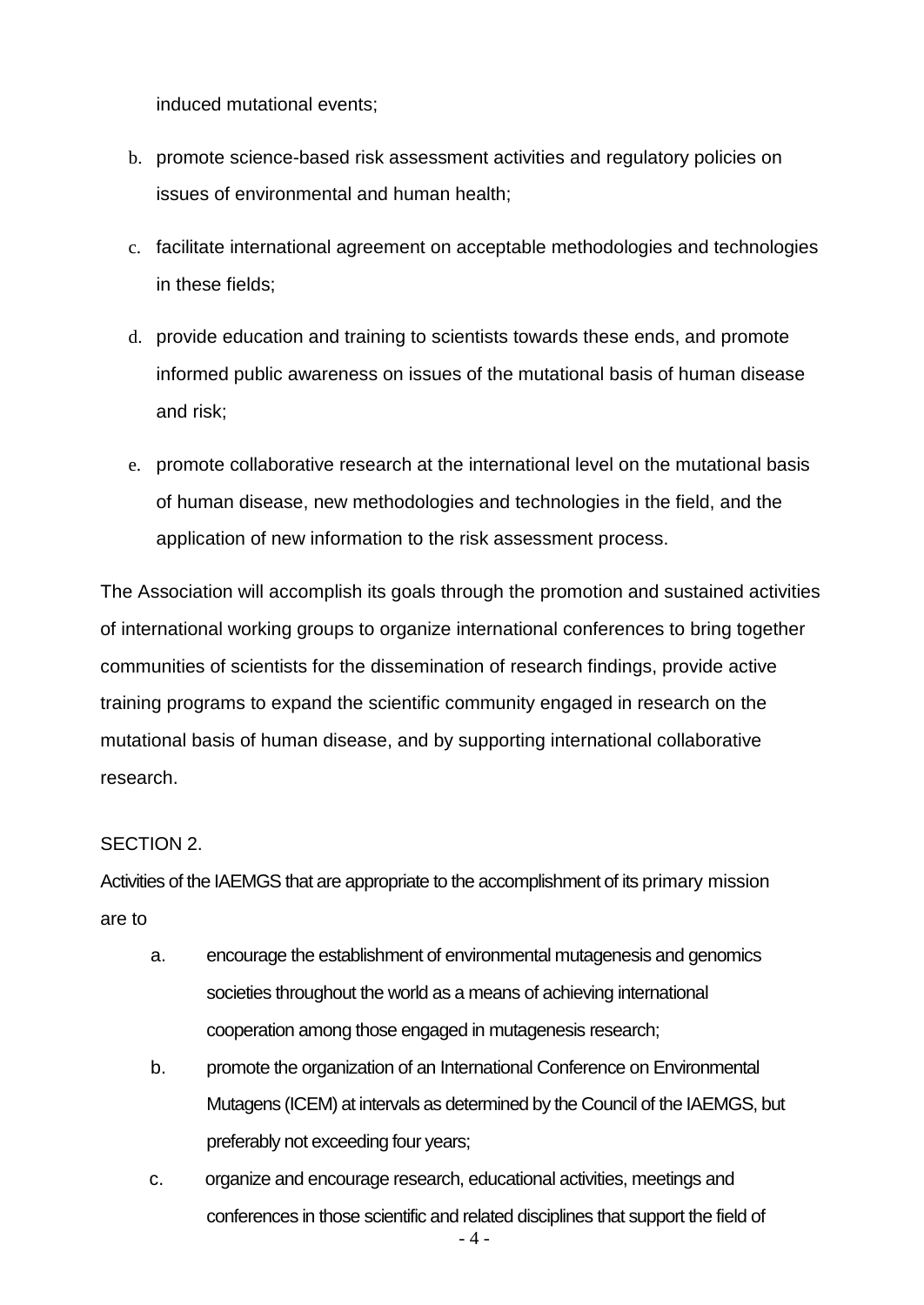environmental mutagenesis world-wide;

- d. establish liaison with international organizations to promote and facilitate collaboration in the field of environmental mutagenesis and related fields; and
- e. undertake any other matters appropriate to the IAEMGS.

# SECTION 3.

The IAEMGS is a not-for-profit organization. Its funds shall be used exclusively to further the objectives stated in Sections 1 and 2 above.

## ARTICLE III: MEMBER SOCIETIES

#### SECTION 1.

Member Societies shall be professional organizations of a national or multinational character. Forty or more individuals in one or more countries may join together to form a Member Society. Where individuals join together in two or more countries to form a multinational Member Society, the individuals in any one of these countries may, at their discretion, apply for and be granted separate Member Society status, upon meeting the requirements of the IAEMGS. No more than one Member Society will be recognized in any one country, and no more than one multinational society may represent any country or group of countries.

IAEMGS does not infringe upon the autonomy of the Member Societies, leaving each Society free to function effectively in environmental mutagenesis activities of local, national, or regional interest.

## SECTION 2.

The primary and stated objective of Member Societies shall be related to research and educational activities in the field of environmental mutagenesis. Member Societies shall, upon application for membership, and on a continuing basis thereafter, submit to the IAEMGS Headquarters or Secretary a copy of the constitution of that society and a current list of officers and IAEMGS Councilors.

#### SECTION 3.

Member Society status may be obtained upon application to the IAEMGS Headquarters or

- 5 -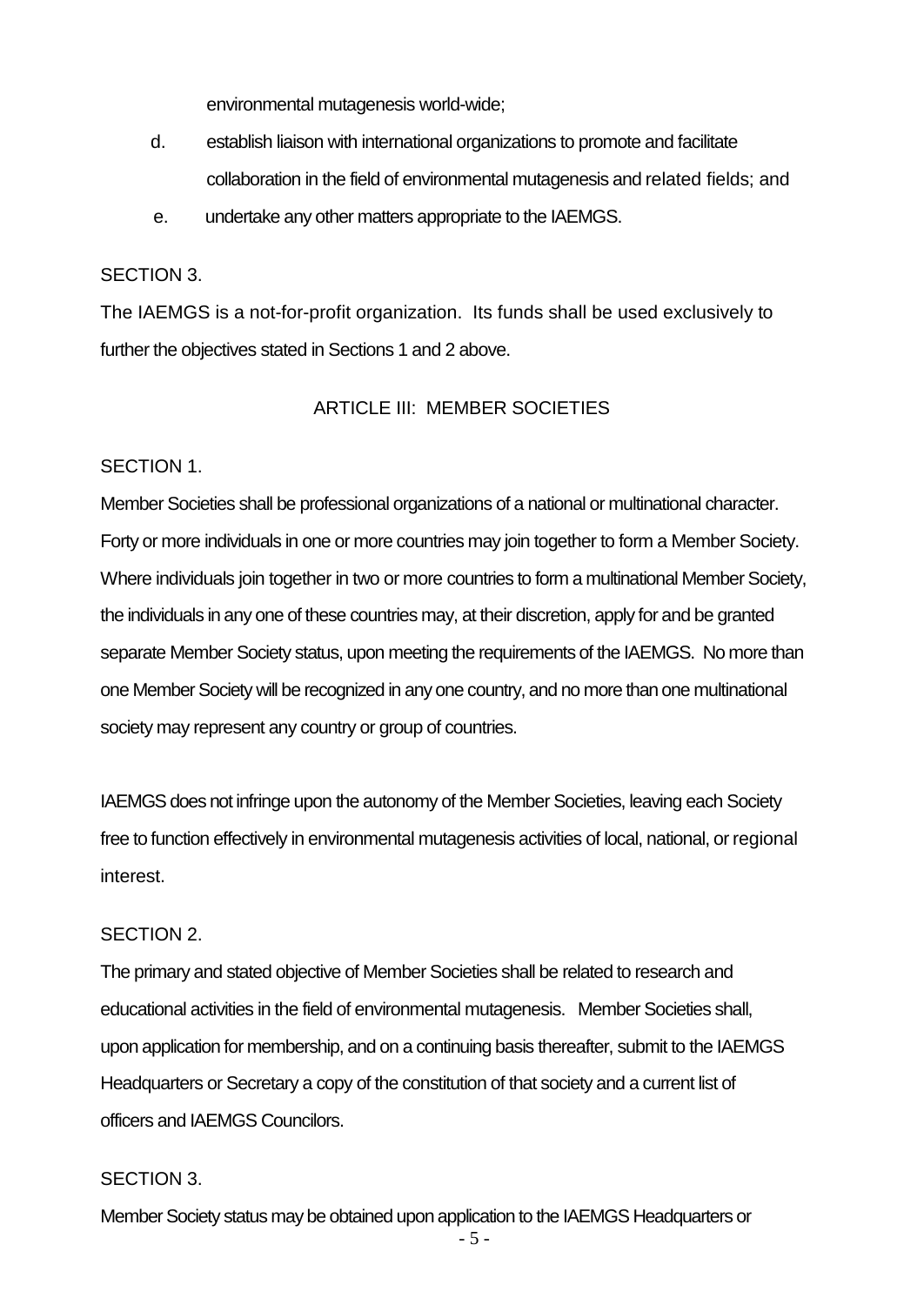Secretary at any time. Member Society status shall follow approval of the Council in accordance with the published rules of the Council, providing that the stated objectives and purposes of the Society are consistent with the provisions of the Constitution of the IAEMGS.

#### SECTION 4.

A Member Society may terminate its affiliation with the IAEMGS by submitting, in writing, a termination request to the IAEMGS Headquarters or Secretary. This request should be signed by at least two of the officers and a majority of the Councilors of the Member Society.

#### SECTION 5.

A Member Society may be expelled from the IAEMGS by decision of the Council at any official meeting because of failure to pay its dues or for any other action judged to be detrimental to the primary objective and/or the activities of the IAEMGS. When expulsion of a Member Society is considered by the IAEMGS Council, the duly authorized representatives of the Member Society shall be given due notice by Council. The reasons shall be indicated in the written notice. The authorized representatives of the society in question shall have an opportunity for a hearing by Council. Expulsion requires a two thirds majority vote of the entire membership of the Council.

## ARTICLE IV: AMENDMENTS TO THE CONSTITUTION

## SECTION 1.

Amendments to the Constitution may be initiated by the Council or by any Member Society. In the latter instance, the proposed amendments shall be in the hands of the Secretary at least 1 month before the Council is due to meet. Meetings may be held in person or through electronic means.

## SECTION 2.

Proposed amendments must be submitted by the Secretary to the Member Societies at least 1 month before a Council meeting so that the actual vote on the proposed amendment(s) can be taken by the Council at the time of the meeting.

## SECTION 3.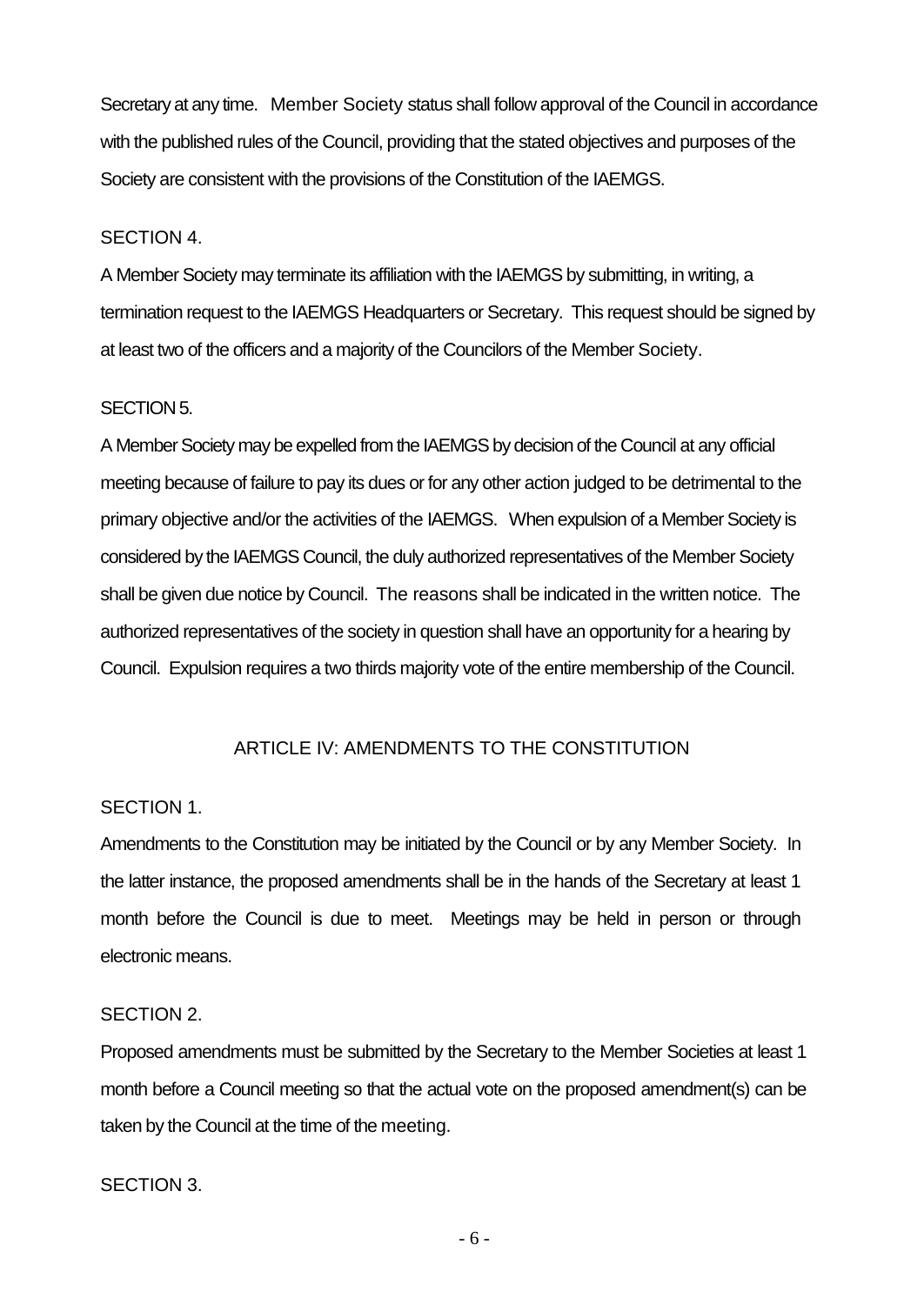The Council shall vote on any amendments to the Constitution that have been submitted to it in accordance with Sections 1 and 2 above, but no such amendment shall be accepted unless twothirds or more of the Members vote in favor of the amendment. Poll of votes may be during official meetings of the IAEMGS Council or by mail or electronic means.

#### SECTION 4.

Any changes in the existing Constitution that have been approved by Council shall become effective immediately.

#### SECTION 5.

A Member Society may protest against any changes in the Constitution, in which case the Council must reconsider the matter. The final decisions on any change in the Constitution shall be made by a simple majority of the Council.

## **BYLAWS**

# ARTICLE I: ADMINISTRATION

#### SECTION 1.

The affairs of the IAEMGS shall be conducted by the Executive Committee and Council. The Executive Committee is composed of all the IAEMGS Officers (President, two Vice-Presidents, Secretary, and Treasurer, see Article III, Section 1). Members of the Council include the Executive Committee and the duly selected representatives of all Member Societies. The number of representatives is determined by the number of active members in the Member Societies (Bylaws Article III, Section 2).

Administration of IAEMGS day-to-day affairs is vested in the Executive Committee.

In addition, an Executive Director can be hired or appointed by the Executive Committee to assist with maintenance of financial records, correspondence, Web site, or any other duties deemed by the Executive Committee to be assigned to the Executive Director.

#### SECTION 2.

All IAEMGS officers and Member Society representatives (IAEMGS Councilors) shall assume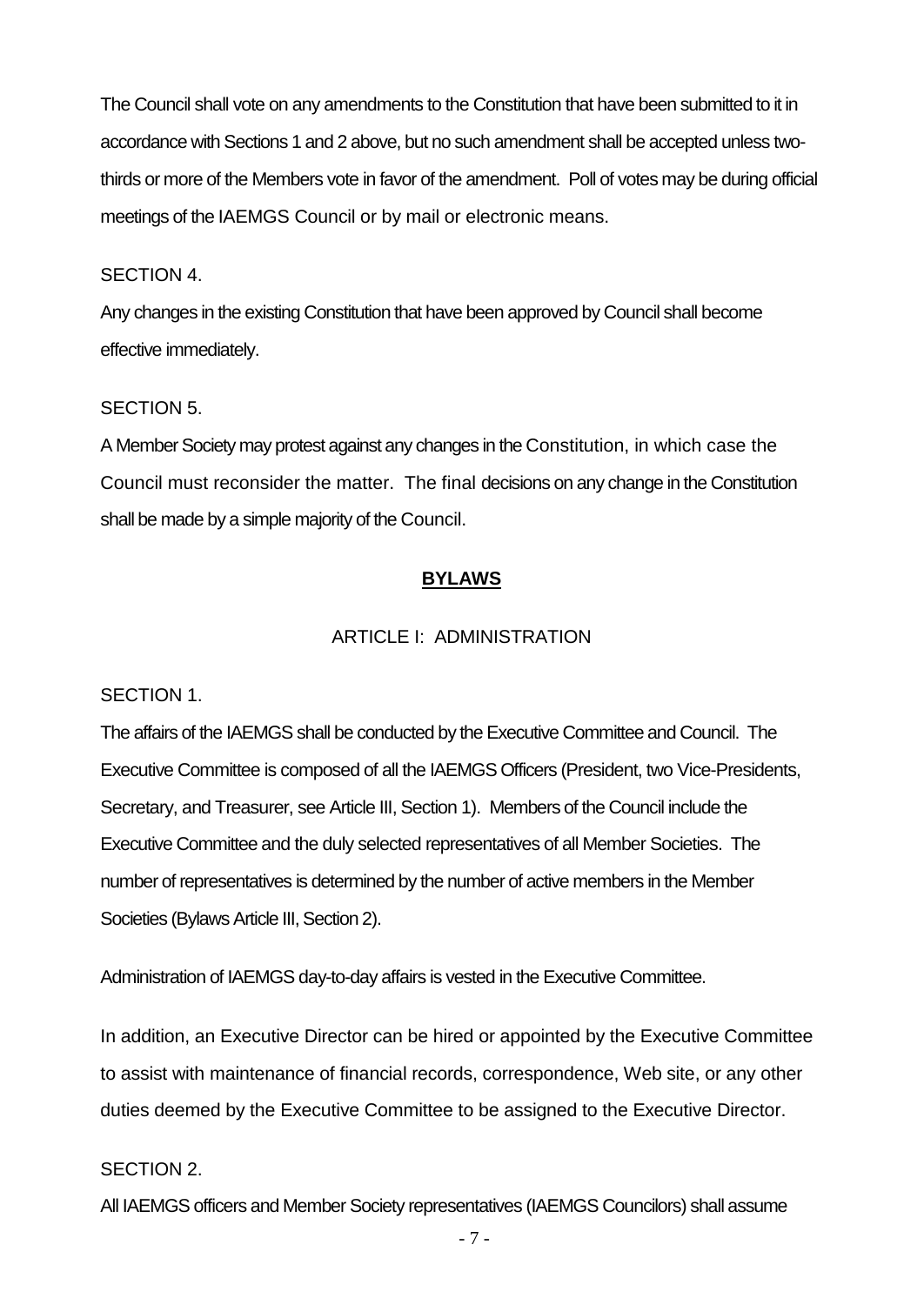office at the end of the ICEM and shall remain in office until the end of the following ICEM. The Treasurer may be re-elected for a second term of office. Officers of the Member societies can choose to retain their society representatives on Council for more than one term if so desired.

# SECTION 3.

Quorum for the Executive Committee is defined as the participation of the President and 2 officers. Votes will be by mail or any means of secure electronic transmission as approved by the Executive Committee. Due notice for calling a meeting is two weeks.

# SECTION 4.

A Nominating Committee consisting of at least six persons from at least six different Member Societies shall be elected by Council.

# SECTION 5.

Committees and Working Groups, other than those provided for in the Constitution, may be appointed by the Executive Committee to deal with the activities of the IAEMGS

# SECTION 6.

The IAEMGS Headquarters will be defined as the office of the Executive Director, or in lieu of the Executive Director, the office of the President or Treasurer.

# ARTICLE II: OFFICERS

## SECTION 1.

Nominations of candidates for the positions of President and Secretary should be submitted by the Member Societies to the Nominating Committee. The Treasurer shall be nominated from Member Societies with a membership greater than 200 members.

The Nominating Committee shall receive the names of at least two candidates for each IAEMGS officer position. In the absence of such nominations from Member Societies, the Nominating Committee shall, by its own action, place into nomination the prescribed number of names.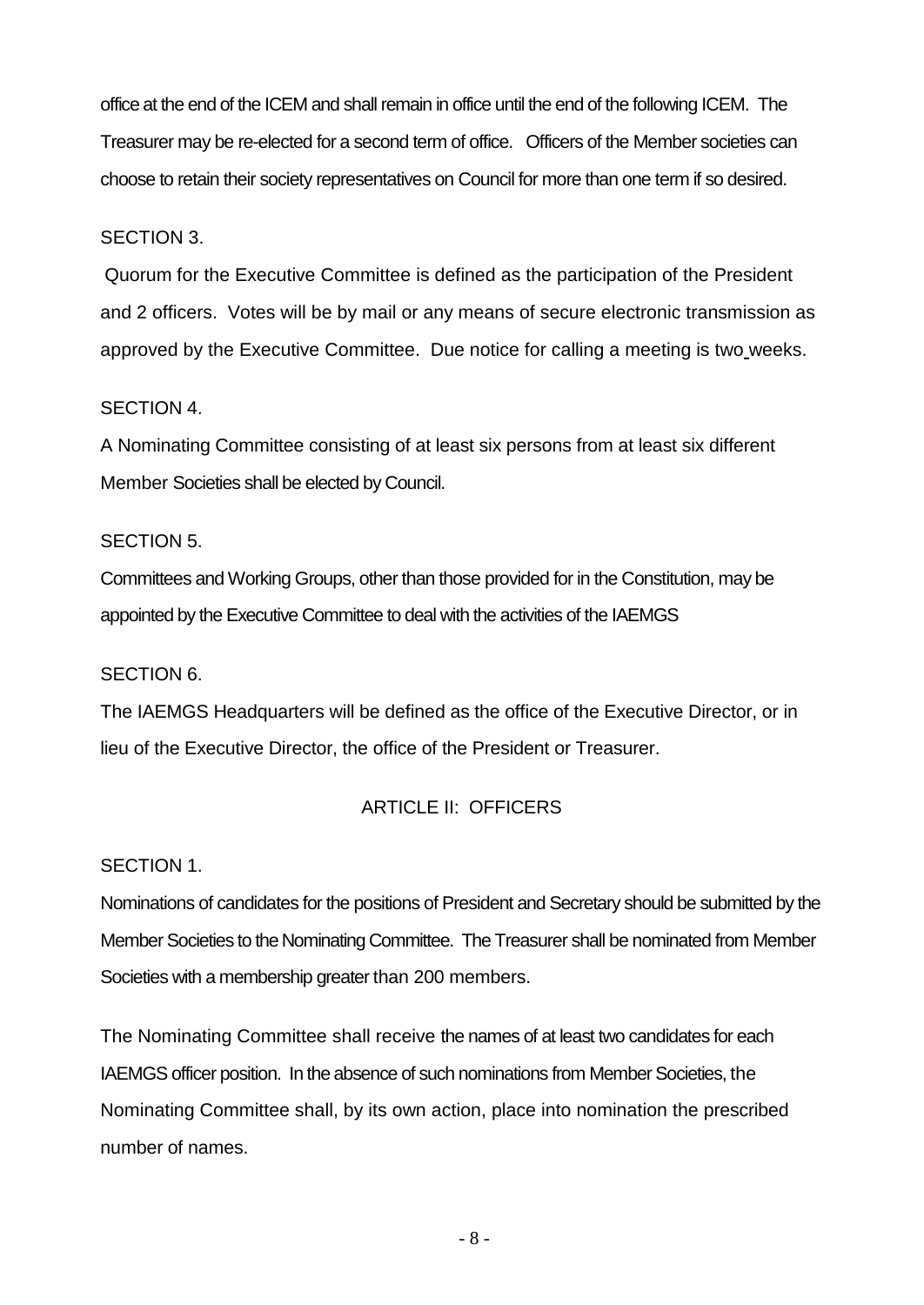#### SECTION 2.

Two Vice-Presidents will be appointed: one by the Member Society organizing the current ICEM and one by the Member Society organizing the next ICEM. In both cases the appointed Vice-President should have some familiarity with organizing a complex conference such as an ICEM.

#### SECTION 3.

Before each ICEM, the Nominating Committee forwards the slate to the Council, which elects from amongst the candidates submitted for each office. Voting shall be by secret written ballot or by secure electronic means to the IAEMGS Secretary or Executive Director. Two weeks will be allowed for return of ballots. A simple majority is required for election. The Executive Director or Secretary will verify results of the elections.

All officers shall take office at the close of the ICEM and shall remain in office until the close of the following ICEM. An official meeting of the IAEMGS Council shall normally follow the close of the ICEM.

#### SECTION 4.

The duties of the President are as follows:

- a. The President shall be the Chief Executive Officer (CEO) of the IAEMGS and shall serve as Chair of the Council and the Executive Committee. The President may convene the Council between meetings of the ICEM when necessary and may conduct business by electronic means. The President shall act on behalf of Council in all the business necessary to promote the aims of the IAEMGS, and he/she or a member of the Executive Committee appointed by him/her shall represent the IAEMGS on appropriate international occasions and at meetings of Member Societies.
- b. In the absence of the President, the Treasurer should serve as the Chair.
- c. The President shall report on the activities of the IAEMGS to the attendees of the ICEM.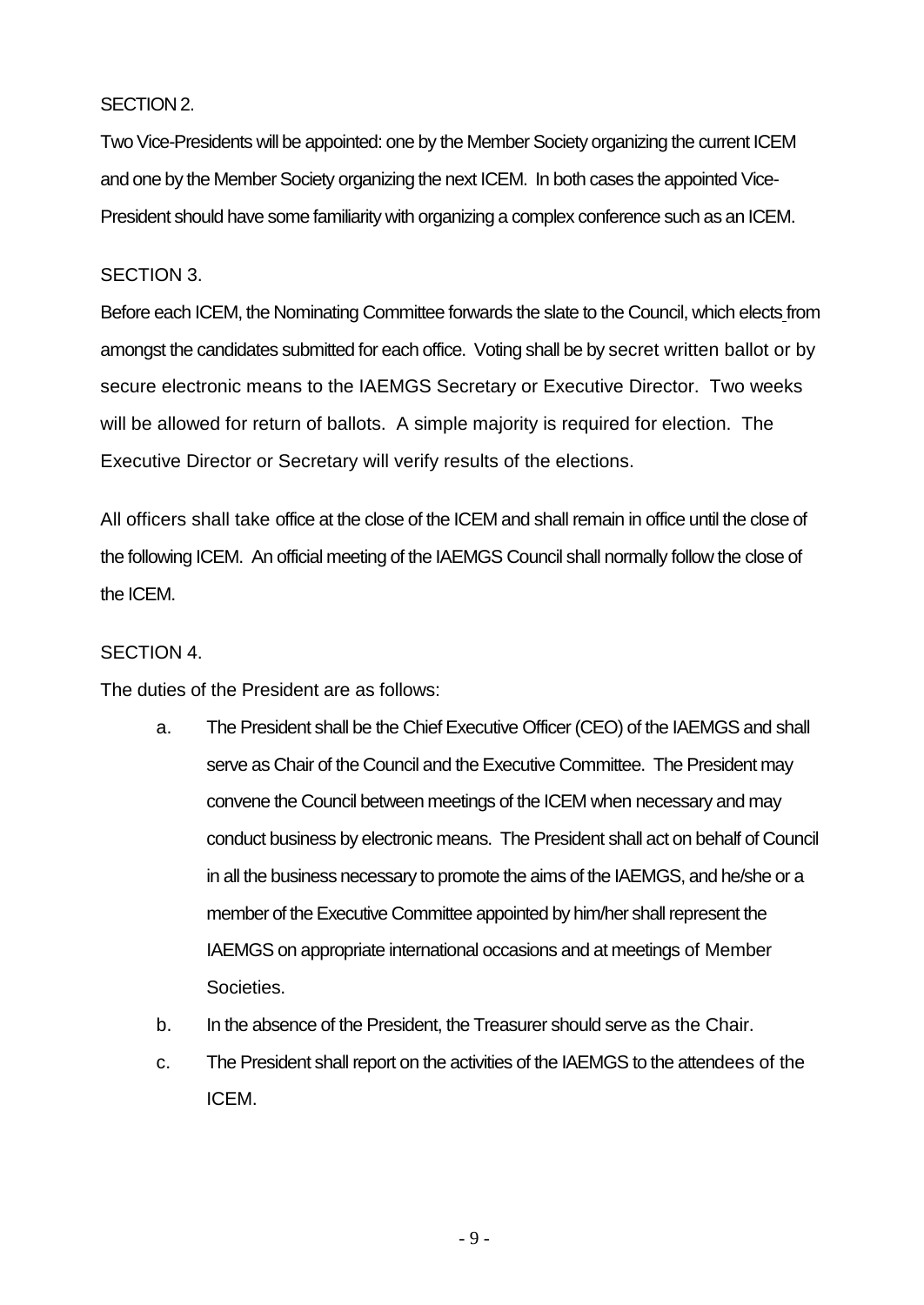# SECTION 5

The duties of the Secretary and/or Executive Director are to

- a. be responsible for the correspondence of the IAEMGS;
- b. keep a list of the officers of each Member Society. This list shall be revised at least yearly upon receipt of dues and membership information from the Societies;
- c. keep minutes of all meetings and provide minutes to all IAEMGS Councilors and Officers of Member Societies; and
- d. perform other administrative duties as may be requested by the Council or as necessary.

#### SECTION 6

The duties of the Treasurer are to

a. remind the Treasurer of each Member Society no later than November 1st of each year to

(i) calculate the annual dues,

(ii) forward the dues to the IAEMGS Headquarters on or before January 31, and

- (iii) provide a current list of the number of members and the names of the officers;
- b. establish and maintain a mechanism for the receipt of all monies payable to the IAEMGS and to cause such funds to be deposited in appropriate accounts of the IAEMGS;
- c. develop a budget in conjunction with the Executive Director:
- d. cause to be drawn all drafts and checks on the accounts of the IAEMGS for the payment of bills against the IAEMGS or the transfer of funds from the accounts of the IAEMGS;
- e. prepare a detailed financial report of IAEMGS receipts and expenditures on an annual basis. This report shall be distributed to all members of the IAEMGS Council and to Officers of Member Societies for the sake of accountability.
- f. appropriately invest reserve funds of the IAEMGS as approved by the Executive Committee. Reserve funds can be invested only into guaranteed accounts.
- g. prepare a financial statement for presentation to the Council at each ICEM.
- h. The Executive Director (if there is one) assists with these duties.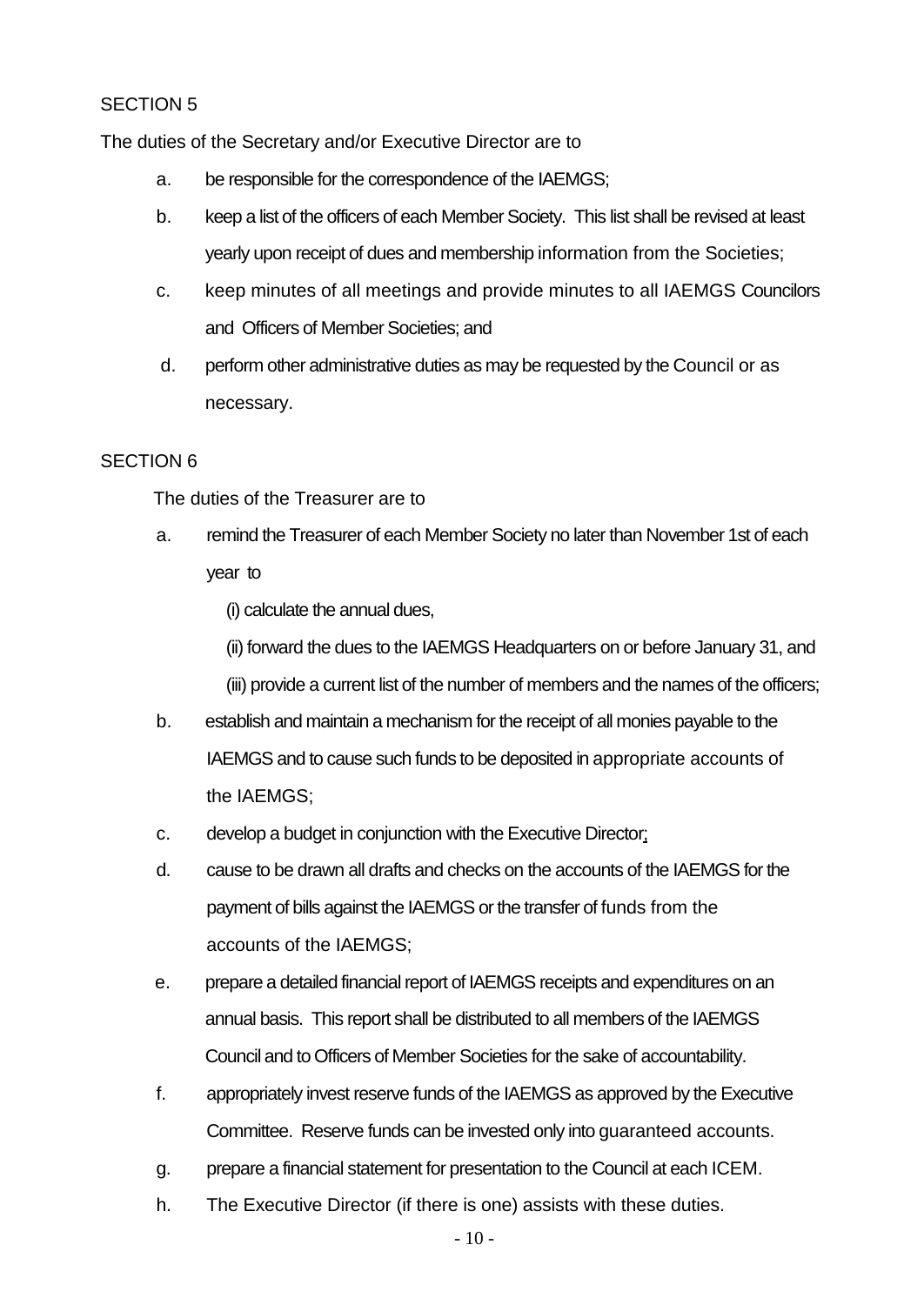#### SECTION 7

If an officer becomes temporarily incapacitated and/or requires direct assistance in order to perform the duties of office more efficiently, the Executive Committee may appoint one or more deputies to assist the officer in carrying out the functions of office. When a deputy is appointed under these provisions, his/her

a. duties and authority to act on behalf of the officer shall be defined by the Council.

- b. Tenure of office ends when
	- (i) assistance is no longer required by the officer or
	- (ii) a new officer is chosen and installed in the office.

If an officer leaves office for any reason during his/her tenure, the Executive Committee may appoint a member of the IAEMGS to fill the vacancy thereby created to complete the term through the next ICEM.

#### SECTION 8

If desired, the Council may decide to hire or appoint an Executive Director. The functions of this position can be defined and altered by the Executive Committee as deemed necessary. In general, an Executive Director would function to assist the Treasurer in maintenance of financial records, dispersal and receipt of funds; assist the Secretary to perform general correspondence and communications; assist the President in his/her duties; and assist the officers to adhere to their functions as outlined in this Constitution.

## ARTICLE III: COUNCIL

#### SECTION 1

The Council shall be responsible for the general oversight of the affairs of the IAEMGS, performing those functions as are provided for in the Constitution.

## SECTION 2

Each Member Society shall determine the method for selection of its representatives to the Council. Society members, and hence the number of representatives, will be determined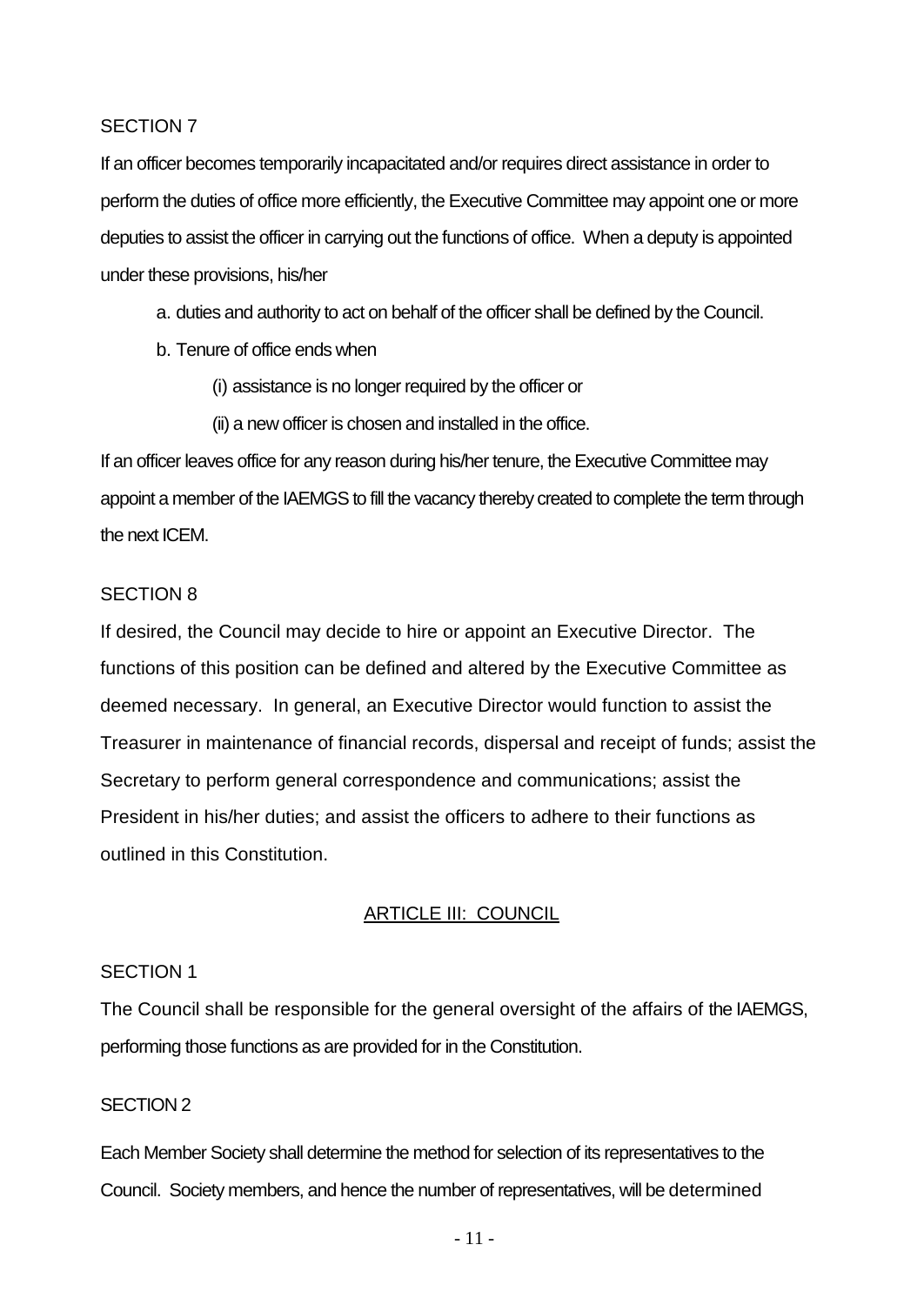by the number of members for which dues are paid to the IAEMGS The number of representatives to which each Society is entitled is determined as follows:

| # Members | # Representatives |
|-----------|-------------------|
| 40-200    |                   |
| 201-400   | 2                 |
| 401-800   | 3                 |
| >800      |                   |

The names of Member Society IAEMGS Councilors shall be provided to the Headquarters.

When a vacancy occurs among the representatives, the relevant Society shall appoint a new representative to serve for the remainder of the term of office and notify the Headquarters

# SECTION 3

Any action taken by the Council requires participation of at least fifty percent of the Council. For business conducted physically at an ICEM or other venues, this minimum number can be composed of Council members present along with duly authorized proxies from Council members unable to attend. Decisions of the Council will be made by a majority of the members present. Votes will be by mail or any means of secure electronic transmission, as approved by the Executive Committee. Due notice for calling a meeting is two weeks.

#### ARTICLE IV: FINANCES

## SECTION 1.

Member Societies shall pay annual dues to the IAEMGS based on the number of their active members as described below. When any Member Society has failed to pay its dues for two consecutive years, Council may decide to terminate its membership.

The annual contribution from each Member Society shall be USD \$0.50 for each of the first 200 members, \$0.75 each for the next 200 members, and \$1.00 each for the remaining members. An officer list and dues will be submitted to the Headquarters at the end of each calendar year or not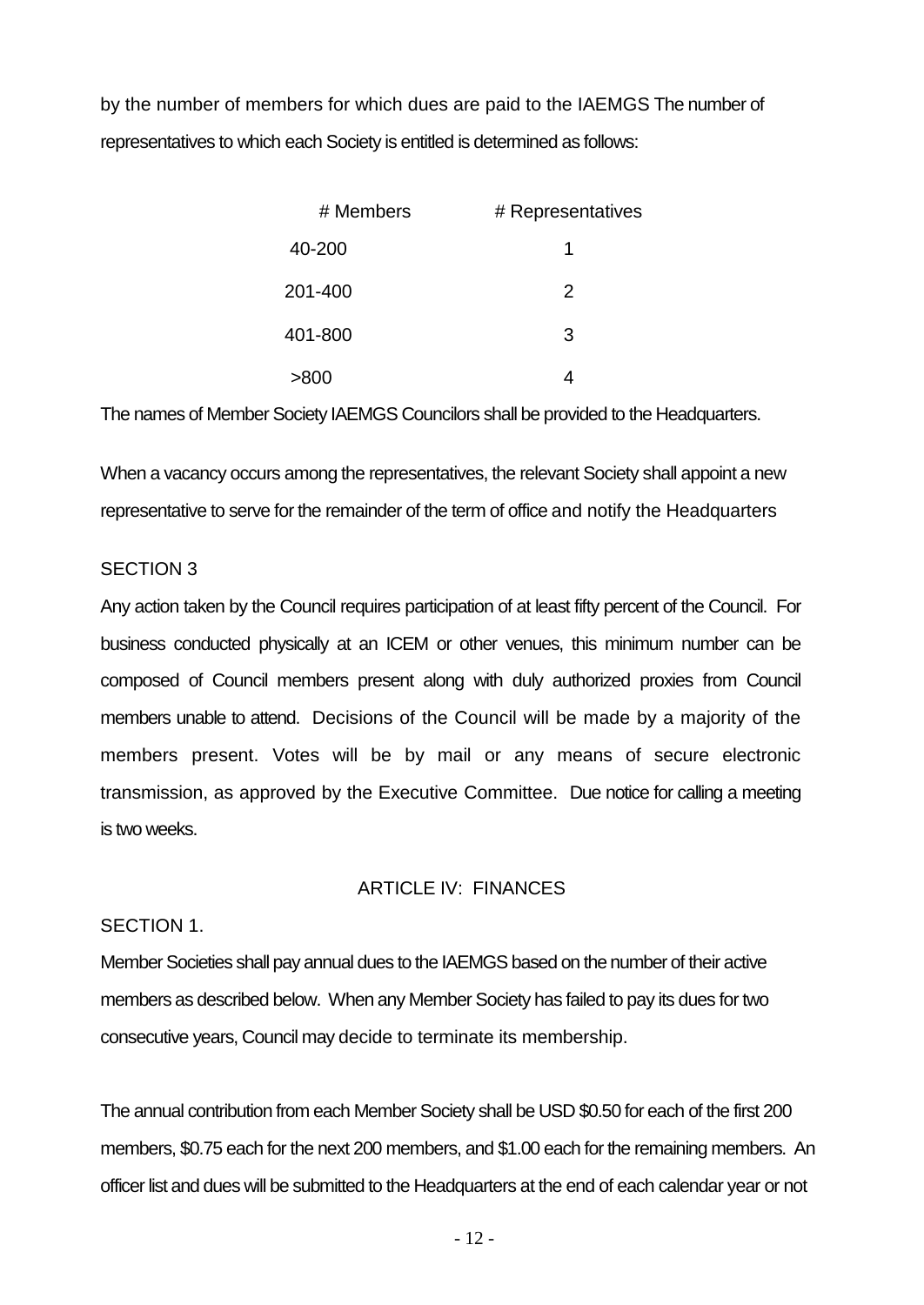later than January 31st of the following year.

# SECTION 2.

The income of the IAEMGS shall be devoted to

- a. the cost of administration;
- b. educational and scientific purposes that are intended to promote the advancement of research in environmental mutagenesis and related subjects;
- c. support for IAEMGS conferences and training.

#### SECTION 3.

The Executive Board may, on a regular basis, appoint a professional auditor to audit the accounts of the Society.

#### SECTION 4.

A budget will be developed by the Treasurer and Executive Director and approved by the Executive Committee.

#### SECTION 5.

Administrative expenses shall include postage, printing, any other communication costs, and other normal administrative expenses. Travel costs for Officers or Councilors shall not be considered administrative expenses and shall not be paid by the IAEMGS.

#### SECTION 6

For IAEMGS-sponsored workshops and other educational activities, economic support can be provided by a majority vote of the Executive Committee. A negotiated amount of the profit from IAEMGS-sponsored conferences or activities beyond the ICEM shall be contributed to the IAEMGS for the purpose of supporting additional IAEMGS meetings and to promote the development and evolution of environmental mutagenesis research and education globally.

# ARTICLE V: ICEM

## SECTION 1.

An ICEM shall normally be organized once every four years or at such intervals as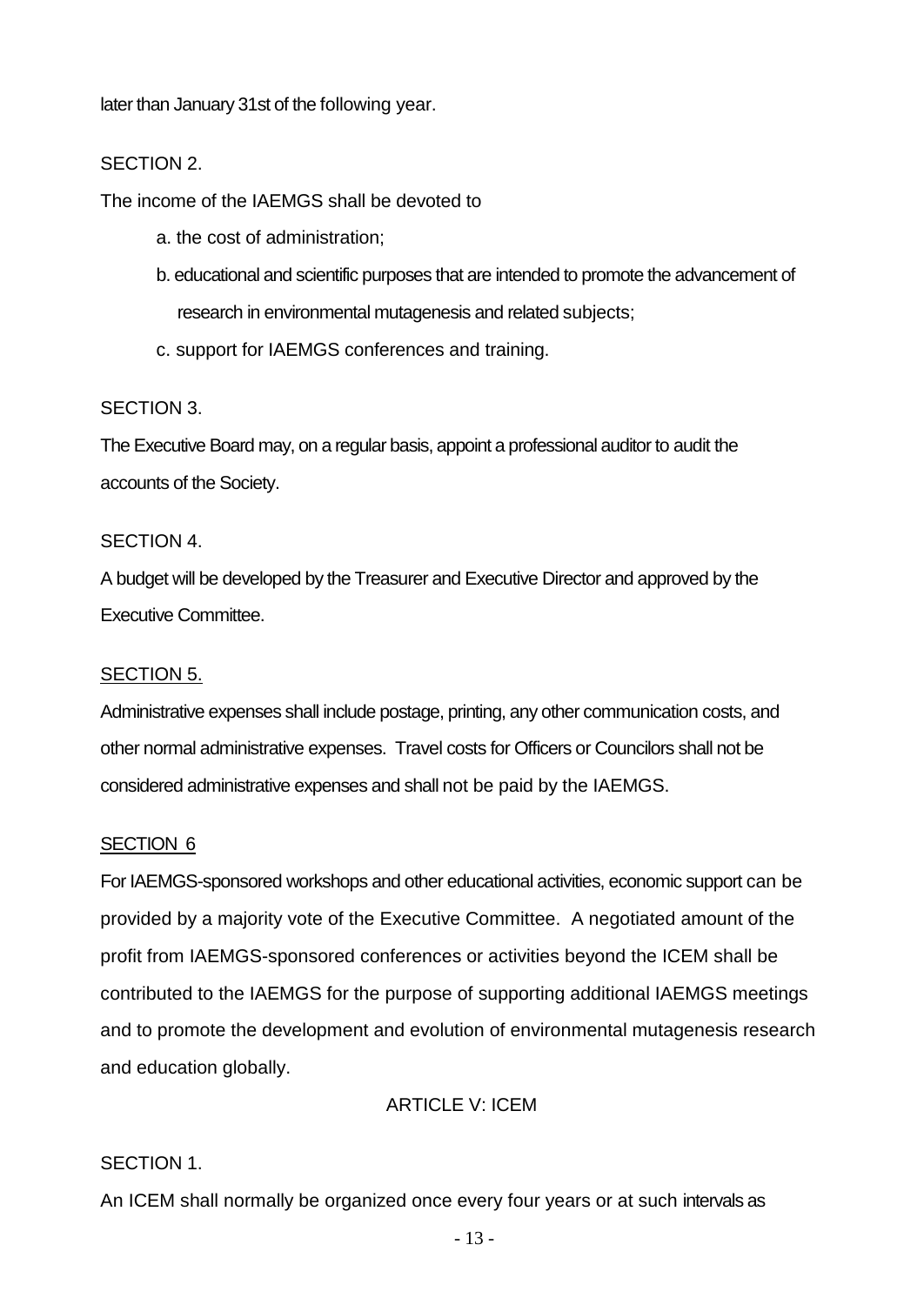determined by the Council. The time and place shall be decided by Council on the basis of proposals received from Member Societies.

The primary purpose of the ICEM is to provide a means whereby the members may exchange scientific information, discuss their professional experiences, exchange ideas, and acquaint themselves with the scientific progress and technical problems of their international colleagues. The ICEM should also serve as a forum for periodic evaluation of the primary objectives of Member Societies world-wide, and as a mechanism to refocus research internationally and to provide new objectives for future research.

#### SECTION 2.

The ICEM may be held in any country, and one or more Member Societies may assume responsibility for hosting the Conference. Offers extended to the Council to host a future ICEM shall include

- a. the name of the place at which it is proposed to hold the ICEM and its approximate date and
- b. the Society or Societies that will assume responsibility for the organization of the ICEM. The time and place of future ICEMs shall be decided by Council.

## SECTION 3.

To be considered as a host for an ICEM or Satellite meetings, the sponsoring Member Society should be current in their dues. The organization of the ICEM shall be the responsibility of a local organizing committee to be set up by the Member Society in the host country. The officers of this committee shall be nominated by this Member Society. The scientific program shall be the responsibility of an international scientific committee appointed jointly by the local organizing committee and the IAEMGS Executive Committee.

## SECTION 4.

An ICEM should be recognized as one of the primary sources of funding to enable IAEMGS to support its various activities. Thus, an ICEM should be planned with the goal of making a profit that can be shared with the IAEMGS for this purpose.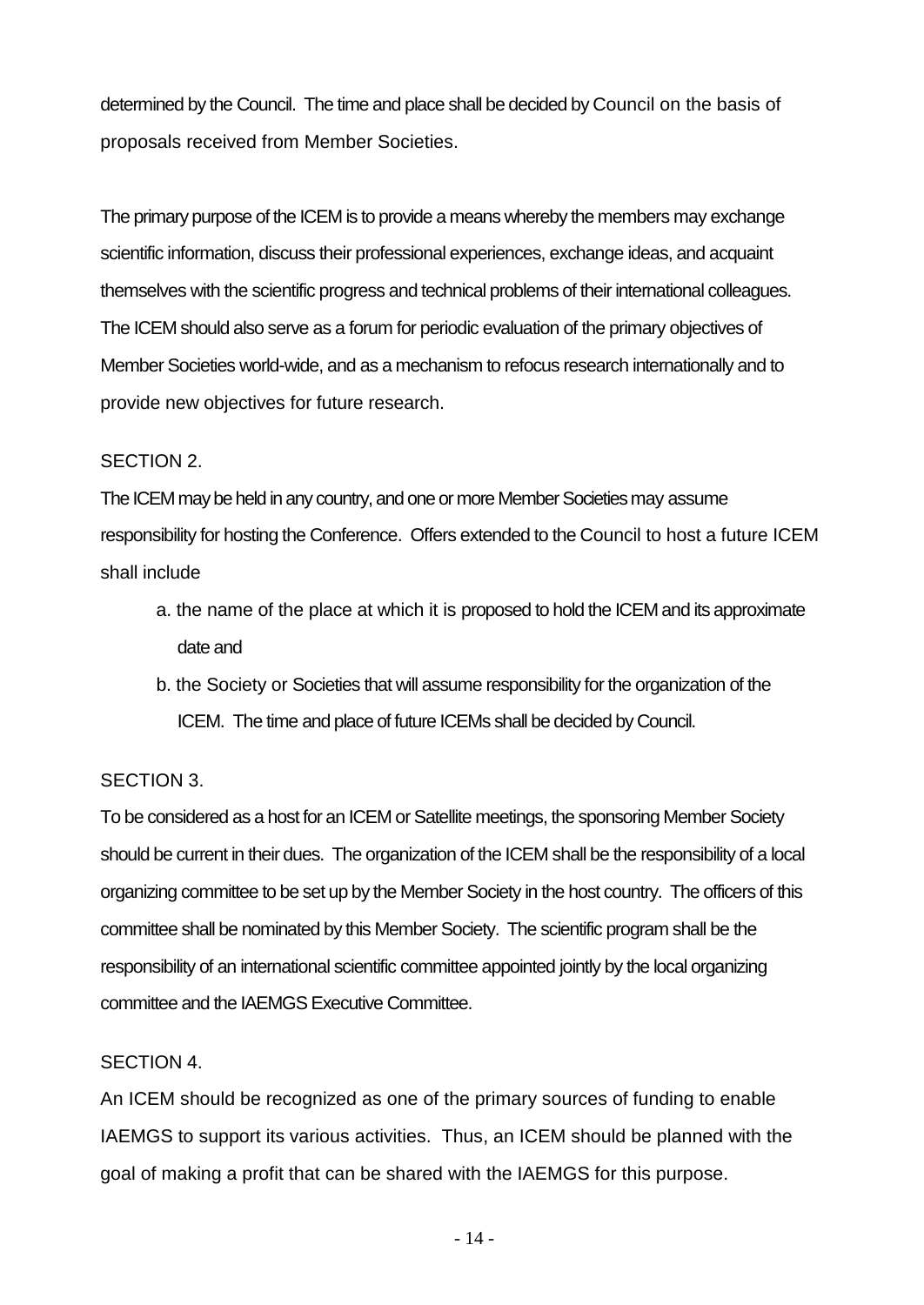Upon request by the Member Society, the IAEMGS may give a loan of maximum USD \$25,000 to the Member Society for an ICEM. This loan becomes a financial obligation of the Member Society, but repayment may be waived if no profit is made from an ICEM.

In advance of the ICEM, the IAEMGS Executive Committee and the Member Society responsible for organizing the ICEM negotiate a profit-sharing arrangement that can include allocation of up to 10% of the projected conference profit as payment to IAEMGS. Based on audited financial records, and after repayment of any outstanding loans, the profit from the ICEM is allocated between IAEMGS and the organizing Member Society. The distribution of these profits can be adjusted after the audit.

#### SECTION 5.

A general assembly shall be convened during each ICEM to provide for communication among Member societies and the Officers and Council of the IAEMGS.

# ARTICLE VI: AMENDMENTS TO THE BYLAWS

## SECTION 1.

The Council shall have power to draw up such Bylaws as it may from time to time deem necessary for the efficient operation of the Council or for regulating its relations with the Member Societies and their financial contributions to the IAEMGS. Amendments to the Bylaws may be initiated by the Council or by any Member Society. In the latter instance, the proposed amendments shall be in the hands of the Secretary at least 1 month before the Council is due to meet. Meetings may be held in person or through electronic means.

#### SECTION 2.

Proposed amendments must be submitted by the Secretary to the Member Societies at least 1 month before a Council meeting so that the actual vote on the proposed amendment(s) can be taken by the Council at the time of a meeting.

#### SECTION 3.

The Council shall vote on any amendments to the Bylaws that have been submitted to it in accordance with Sections 1 and 2 above, but no such amendment shall be accepted unless two-

- 15 -